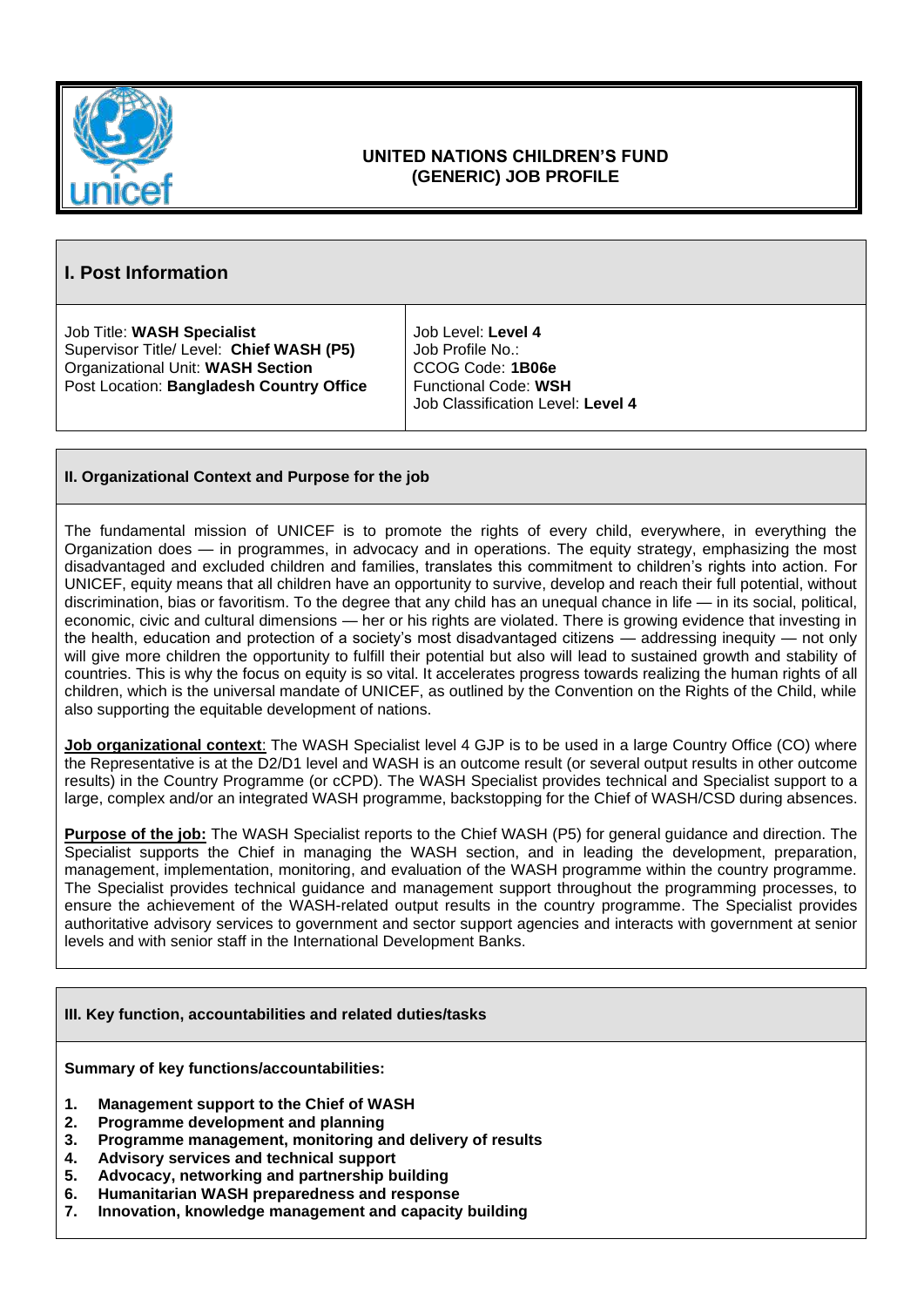## **1. Management support to the Chief of WASH**

- Advise the Chief of WASH in establishing the annual work plan and annual workplan outputs, activities, and developmental priorities of WASH section staff, determining priorities and performance measurements. Monitor workplan implementation, to ensure that WASH output results are achieved to schedule and performance standards. Report critical issues to the Chief of WASH for timely action.
- Provide technical advice to WASH section staff on all aspects of programming and implementation.
- Perform the full duties of the Chief of WASH in his/her absence.

#### **2. Programme development and planning**

- Draft the WASH inputs for the situation analysis. Provide comprehensive and current data to inform WASH policy and programme development, planning, management and implementation. Keep abreast of WASH sector developments, for maximum efficiency and effectiveness in WASH programme design, management and implementation.
- Work collaboratively with colleagues and partners to discuss national WASH priorities, resources, strategies and methodologies to ensure the most strategic use of the collective resources of external support agencies.
- Participate in strategic WASH programme planning discussions and the formulation of the WASH outcome and output results, related indicators, baselines, targets and means of verification, ensuring alignment with the UNICEF's Strategic Plan, UNICEF's global WASH strategy and the country programme as well as government plans and priorities, and the role of other WASH external support agencies.
- Prepare WASH donor proposals, ensuring alignment with the WASH output results in the country programme.

#### **3 Programme management, monitoring and delivery of results**

- Draft documentation for programme reviews and analytical statements on progress and constraints of WASH outcome and output results.
- Provide technical and operational support throughout all stages of programming processes for the achievement of the WASH output results. Ensure that the development of all WASH proposals, documents and statements are based on the principles of climate resilient WASH programming, guided by the UNICEF/GWP strategic framework. Ensure effective collaboration with other UNICEF sectors, where needed.
- With other external support agencies, analyze national government WASH sector programmes and projects, and other tool available to the sector to design and implement a national planning and monitoring system that strategically services the WASH sector in the country.
- Participate in monitoring and evaluation exercises, programme reviews and annual sectoral reviews with government and other partners and prepare reports for the Chief of WASH/CSD and CO management.
- Monitor, report and certify the use of sectoral programme resources (financial, administrative and other assets), verify compliance with approved allocations, organizational rules, regulations/procedures and donor commitments, standards of accountability and integrity. Report issues to the Chief of WASH/CSD, for timely resolution.
- Prepare sectoral progress reports for management, donors, and partners.

## **4 Advisory services and technical support**

- Participate in strategic discussions to influence national WASH policies and strategies, including the reduction of inequalities and supporting informed decision making to address the needs of the most vulnerable.
- Advise senior officials in government, NGOs, UN agencies and WASH sector donor agencies on WASH policies, strategies, and best practices.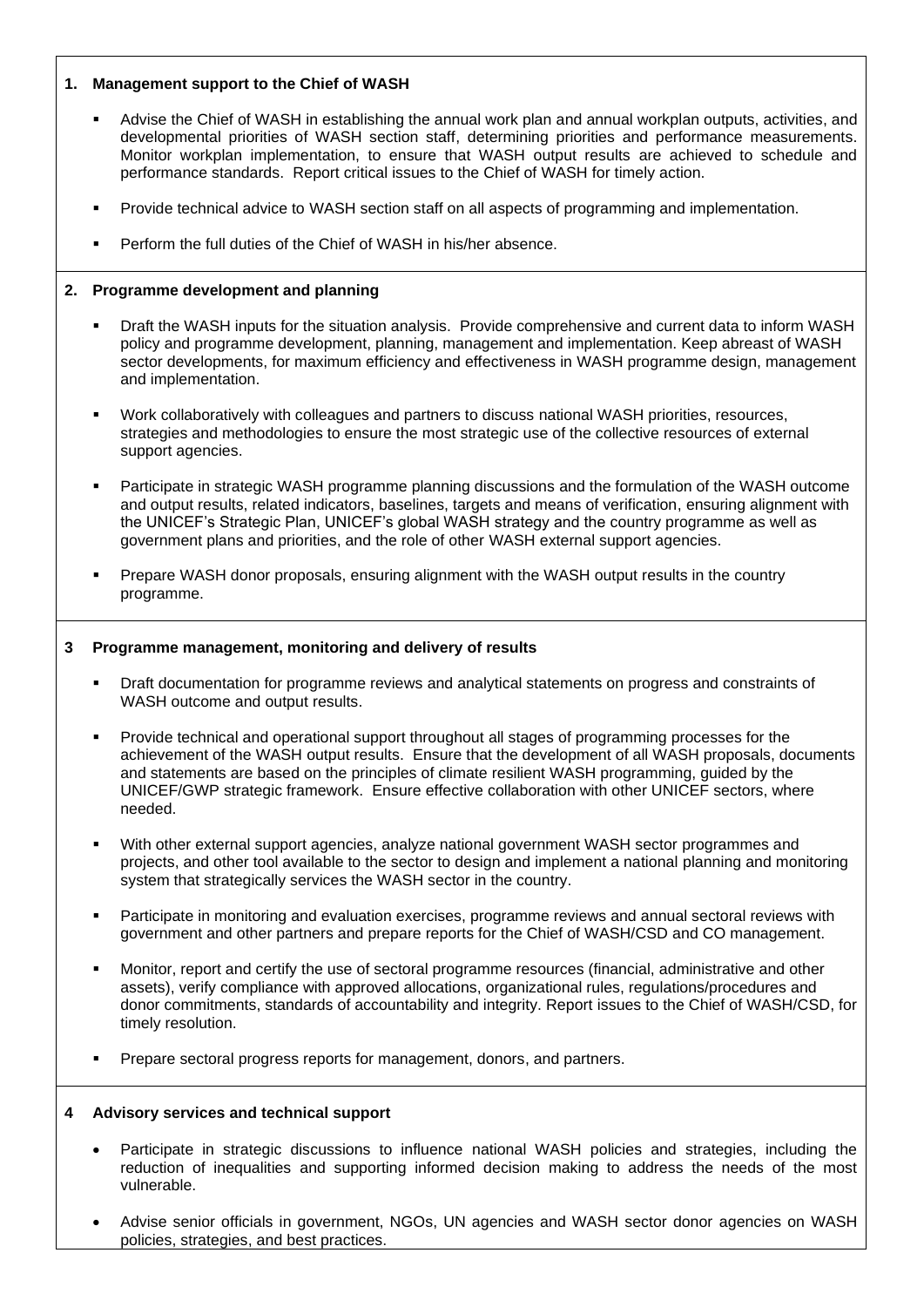- Draft policy papers, briefs, and other strategic materials for use by management, donors, UNICEF regional offices and headquarters.
- Plan for the use of technical experts from the Regional Office and HQ, as and where appropriate in the WASH programme, through remote support and on-site visits.

#### **5 Advocacy, networking and partnership building**

- Build and strengthen strategic partnerships with government counterparts, UN agencies, donor agencies, WASH institutions, NGOs, research institutes and the private sector to stimulate coordination and collaboration.
- Support analysis of national budgets for WASH, cost analysis and value-for-money studies, to advocate for improvements in sector efficiency.
- Produce materials for WASH programme advocacy to promote awareness, establish partnerships and support fund-raising.
- Participate in inter-agency discussions, ensuring that UNICEF's position, interests and priorities are fully considered and integrated in the planning and agenda setting.
- Interact with global and regional initiatives and partnerships for WASH.

#### **6 Humanitarian WASH preparedness and response**

- Manage all aspects of UNICEF's preparedness for WASH in emergencies.
- Ensure the coordination arrangements for humanitarian WASH are in place, for instant robust coordination in case of an emergency.
- Ensure that all UNICEF WASH staff are familiar with UNICEF's procedures for responding in an emergency.
- Take up leadership/Specialist role in an emergency response and early recovery, as and when the need arises.

#### **7 Innovation, knowledge management and capacity building**

- Manage the implementation, monitoring and documentation of WASH action research and innovation (technical or systems), ensuring rigorous monitoring and wide sharing of results.
- Prepare learning/knowledge products, covering innovative approaches and good practices, to support overall WASH sector development.
- Support the professional development of UNICEF WASH staff, to ensure our sector capacity remains up-todate with latest developments.
- Initiate and contribute to the systematic assessment of WASH sector capacity gap analysis, in collaboration with government and other stakeholders, and support the design of initiatives to strengthen capacities systematically.
- Participate as a resource person in capacity building initiatives to enhance the competencies of clients/stakeholders.

#### **IV. Impact of Results**

The support provided by the level 4 WASH Specialist will enable the country office to achieve the WASH-related output results of the country programme. This, in turn, will contribute to the achievement of the outcome results of the Country Programme Document. When done effectively, the achievement of the outcome results will improve child survival, growth and development and reduce inequalities in the country.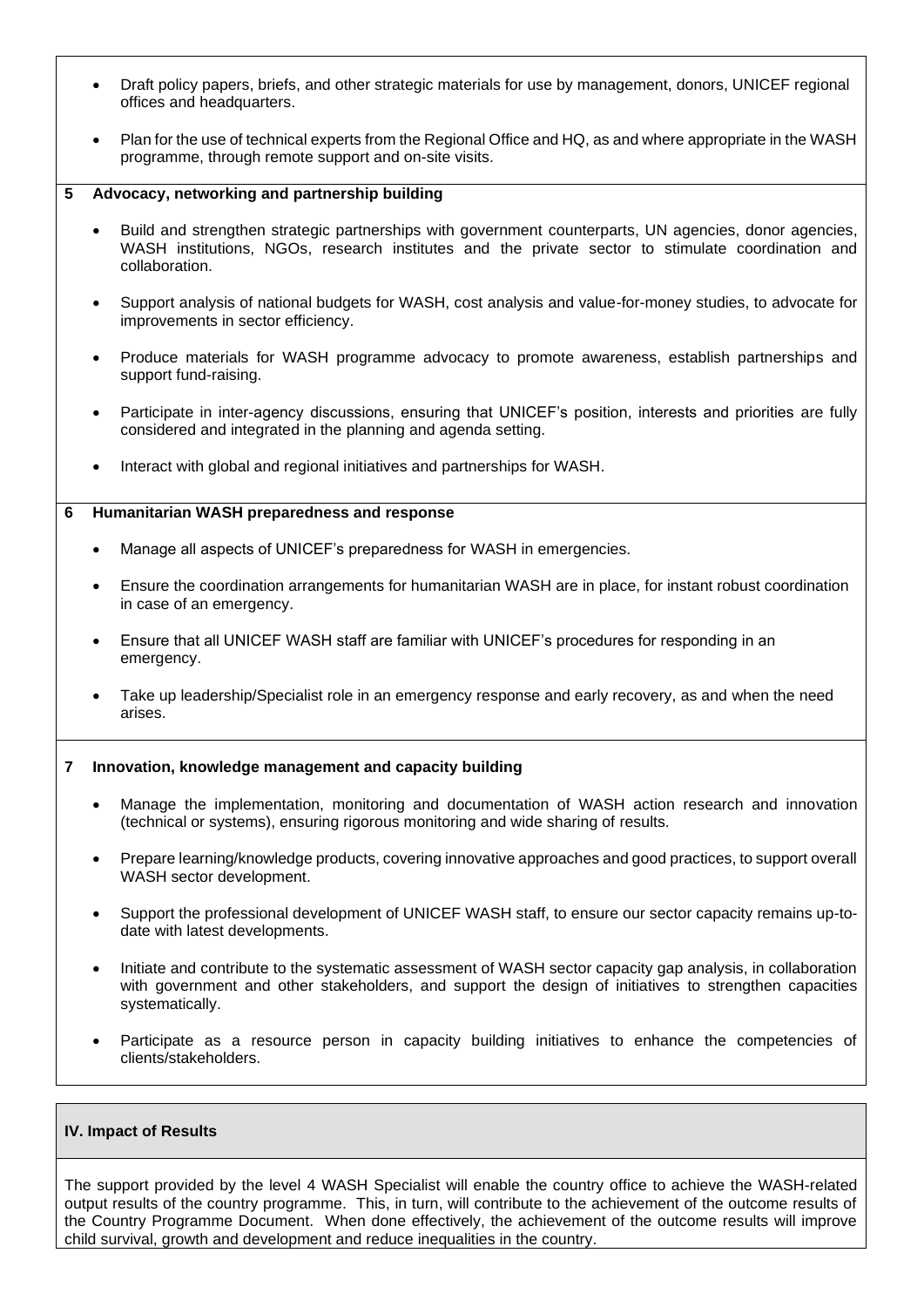## V. **UNICEF values and competency Required (based on the updated Framework)**

## **i) Core Values**

- Care
- Respect
- Integrity
- Trust
- Accountability

**VII. Technical requirements**

## **ii) Core Competencies**

- Nurtures, Leads and Manages People (2)<br>■ Demonstrates Self Awareness and Ethica
- Demonstrates Self Awareness and Ethical Awareness (2)
- Works Collaboratively with others (2)<br>■ Builds and Maintains Partnerships (2)
- Builds and Maintains Partnerships (2)<br>■ Innovates and Embraces Change (2)
- Innovates and Embraces Change  $\overrightarrow{2}$
- Thinks and Acts Strategically (2)<br>■ Drive to achieve impactful results
- Drive to achieve impactful results (2)
- **Manages ambiguity and complexity**  $(2)$

| <b>VI. Recruitment Qualifications</b> |                                                                                                                                                                                                       |  |  |  |
|---------------------------------------|-------------------------------------------------------------------------------------------------------------------------------------------------------------------------------------------------------|--|--|--|
| Education:                            | An advanced university degree in one of the following fields is required: public health, social<br>sciences, behavior change communication, sanitary engineering or another relevant technical field. |  |  |  |
|                                       | Additional relevant post-graduate courses that complement/supplement the main degree are required.                                                                                                    |  |  |  |
| Experience:                           | DEVELOPMENTAL: A minimum of eight years of professional experience in WASH-related<br>programmes for developing countries is required.                                                                |  |  |  |
|                                       | One year of deployment in a developing country is required.                                                                                                                                           |  |  |  |
|                                       | HUMANITARIAN: At least six months of work in humanitarian situations, including one three-month<br>deployment mission (with UN-Govt-INGO), is required.                                               |  |  |  |
| Language<br>Requirements:             | Fluency in English is required. Knowledge of another official UN language (Arabic, Chinese,<br>French, Russian or Spanish) or a local language is an asset.                                           |  |  |  |

|    | 1. Rural water supply for low- and middle-income countries -   | Expert knowledge of three components and basic |
|----|----------------------------------------------------------------|------------------------------------------------|
|    | including water safety, sustainability                         | knowledge of five components                   |
|    | 2. Rural sanitation for low- and middle-income countries, incl |                                                |
|    | sustainability; applying CATS principles                       |                                                |
| 3. | Urban sanitation for low- and middle-income countries, incl    |                                                |
|    | sustainability                                                 |                                                |
| 4. | Handwashing with soap                                          |                                                |
| 5. | <b>WASH-in-Schools and Health Centres</b>                      |                                                |
| 6. | Menstrual hygiene management                                   |                                                |
| 7. | National government WASH policies, plans and strategies        |                                                |
| 8. | Analysis of national budgets and expenditure for basic         |                                                |
|    | WASH, and related advocacy                                     |                                                |
| 1. | Humanitarian WASH - preparedness                               | In-depth knowledge of both components          |
| 2. | Humanitarian WASH - response and recovery                      |                                                |
| 1. | Humanitarian WASH - coordinating the response                  | In-depth knowledge of concept and UNICEF role  |
| 2. | Programme/project management                                   | Expert knowledge of two components and basic   |
| 3. | Capacity development                                           | knowledge of the other two components          |
| 4. | Knowledge management                                           |                                                |
| 5. | Monitoring and evaluation                                      |                                                |
| 1. | Human rights and WASH                                          | In-depth knowledge                             |
| 2. | Gender equality and WASH                                       |                                                |